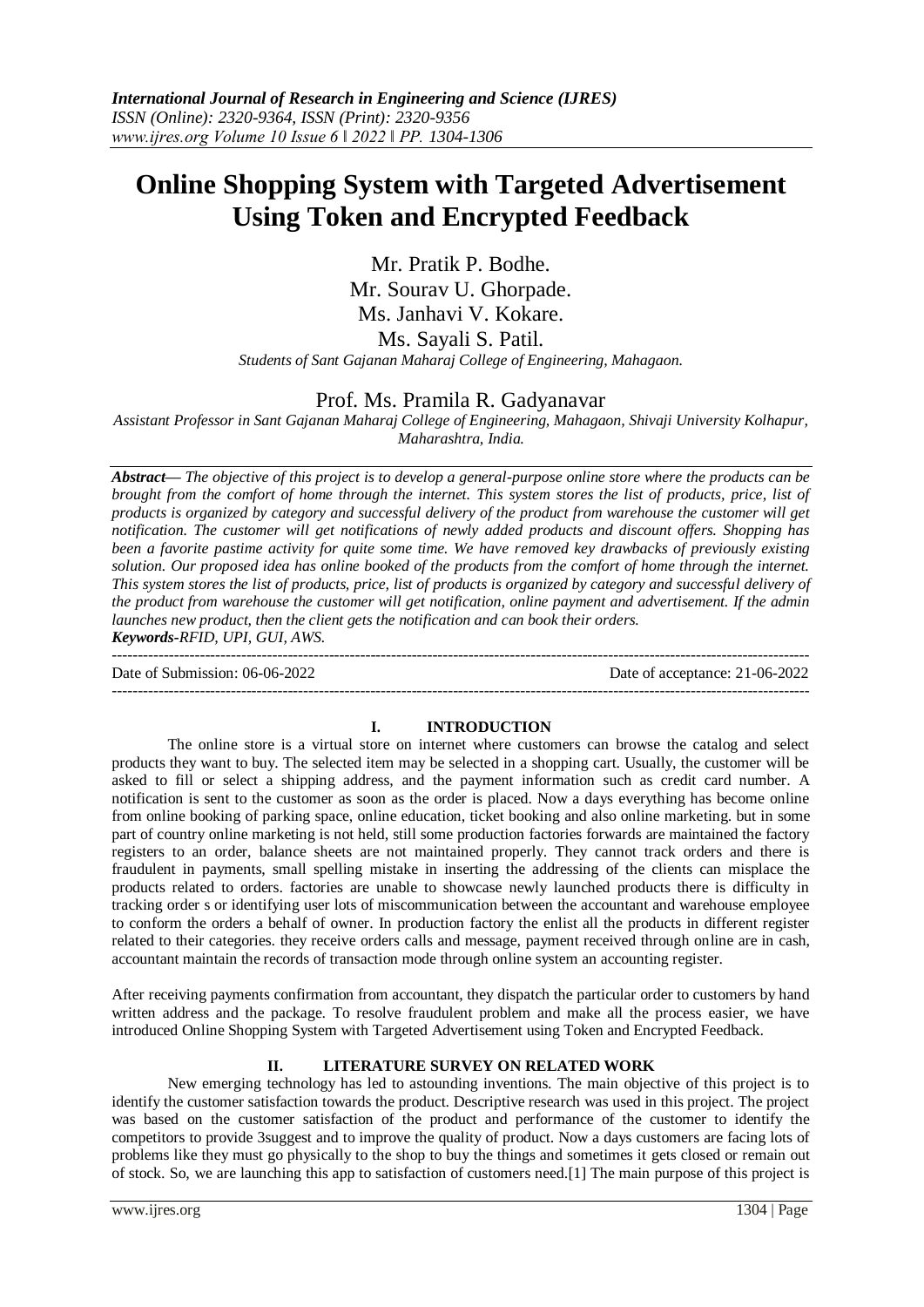to demonstrate the incorporation of RFID technology which will not only make the billing easier but will also improve customer experience. The motive of this innovative system is to make shopping more comfortable for the customer. To track the order the customers this web application will provide an order number per order same as the common process of sone online shop. The application has a simple online marketing app for upgrade business level. [2] In this era of internet, e-commerce is growing by leaps and bounds keeping the growth of brick-and-mortar businesses in the dust. In many cases, brick-and-mortar businesses are resorting to having a counterpart which is internet or e-commerce driven. People in the developed world and a growing number of people in the developing world now use ecommerce websites on a daily basis to make their everyday purchases. Still the proliferation of e-commerce in the underdeveloped world is not that great and there is a lot to desire for. This paper outlines different aspects of developing an ecommerce website and the optimum solution to the challenges involved in developing one. It consists of the planning process, which starts with determining the use case, domain modeling and architectural pattern of the web application. The entire development process is primarily divided into two parts: the front-end development and the back-end development. The database design is also discussed with an emphasis on its relational connectivity [3]

In the paper, the job shop on-line scheduling problem with random release date is taken into consideration. For the problem, the discrete event-driven model is set np. On this basis, the simulation expert system is developed on the platform of G2. By dynamically exploiting the dispatching rule according to the state of each machine in the system, the system realizes the job scheduling and the simulation result is given at last.[4] This system gives solution to reduce the shopping time at supermarkets. Every supermarket employs shopping trolley in order to aid customers to select the products which they intend to purchase. At billing counter customer may face many problems like waiting and don't know even they have sufficient money for the products they purchase. The billing process at the counter is a time consuming and also need more human resource in the billing section. To tackle this problem, we have proposed a solution in which a smart shopping cart is used to overcome these problems. It has Barcode scanner and touchscreen display, which can be used to scan the products and display the product information, cost and total bill. The customer can pay the bill through any one of online payment options such as Paytm, UPI, Phone Pay etc. This solution will increase the consumer experience and reduces the shopping time.[5] Human Computer Interaction systems have access to the valuable resource of information that can be collected directly from users of these systems and services. This idea has become a part of the design process for systems that touch users' perceptions - here, in the field of online advertising and marketing. This research paper discusses a revisited design for an adaptive online advertisement system called My Ads. The methodological approach used for proposing a new design was the focus group methodology, due to the fact that it produces concrete ideas that are needed at this stage of the research. The main outcomes of the experiment agreed on using Amazon as a motivational blueprint for the new design and generated a list of requirements from users, in order for their acceptance level of personalized online advertisements to increase.[6] This paper presents the design of a database system for a clothing store using PHP code and MySQL database that performs search functions for selected products. There will be a concentration on the administrator and employee login where they can access specific items in their inventory, and check who signed up for different opportunity the store offers. The system will also give customers a chance to see the clothes and see the sign up for the different opportunities. [7]

# **III. PROPOSED SYSTEM**

This Web Application has been proposed to a Masala Industry to manage its customer's orders. The main purpose of the application is digitalization in marketing. This application will store all the data related to orders and payment. The payment gateway gives security in transactions. The consumers will get notifications of newly launched products and offers. The payment history of wholesalers, retailers and the consumers will be sorted separately. The owner can track the user and orders.

### **IV. SYSTEM ARCHITECTURE**

This system architecture represents Online Shopping System with Targeted Advertisement Using Token and Encrypted Feedback. This architecture consists of main modules client side, admin side, payment gateway, AWS, advertisement module. Client has the rights to view the product list with detail const and can order the product. Admin has right to add the new

product launch with price and give offer season wise. Order is managed in admin side where admin can view (previous orders, pending orders and deliver orders) and maintain order status. We need to run our server to store the data related to product, orders etc.